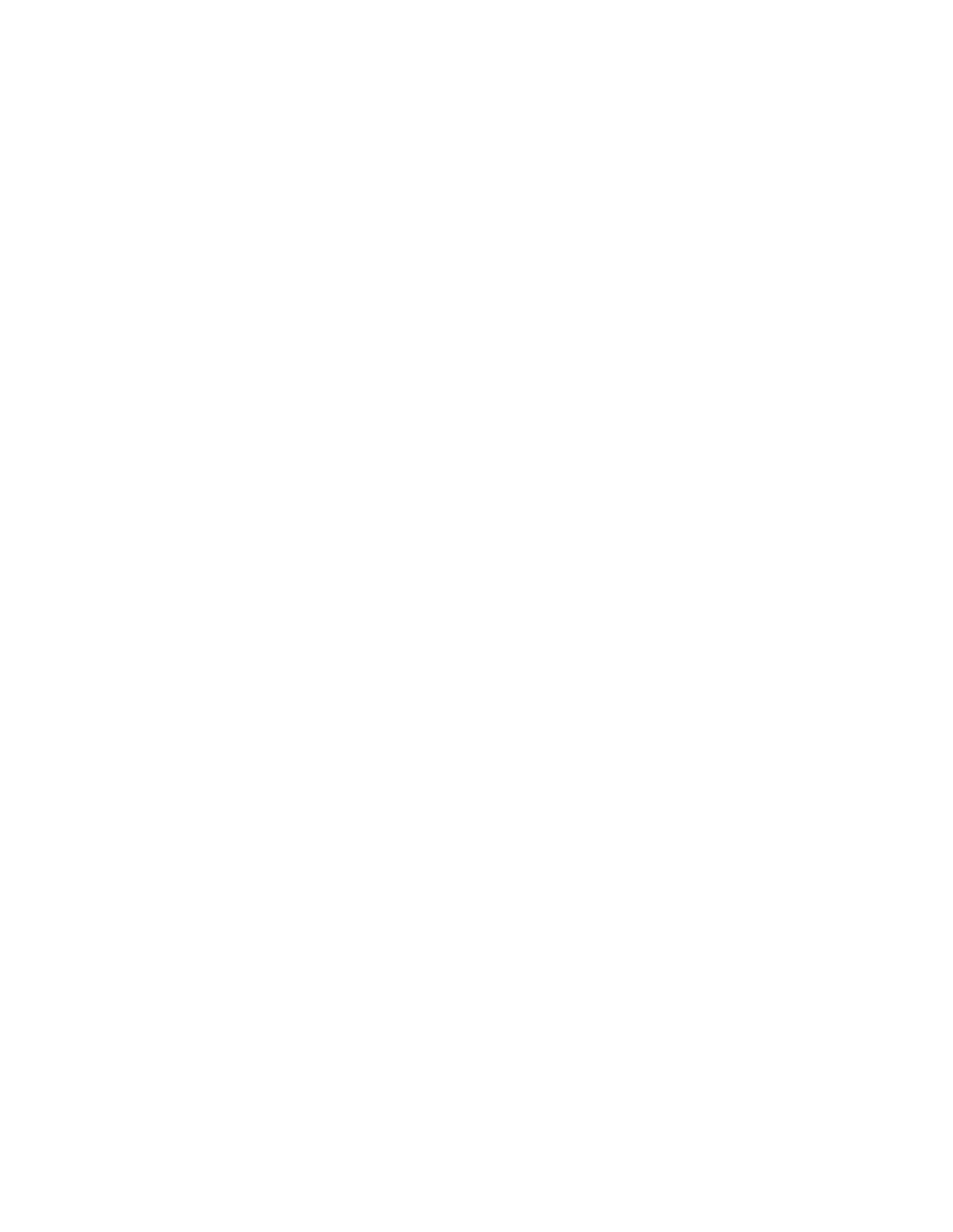

## **Acute Exacerbation of Chronic Obstructive Pulmonary Disease (AECOPD) Admission Adult**

| Last Name (Legal)                       |                                                                                               | First Name (Legal) |                     |               |
|-----------------------------------------|-----------------------------------------------------------------------------------------------|--------------------|---------------------|---------------|
| Preferred Name $\Box$ Last $\Box$ First |                                                                                               |                    | $DOB$ (dd-Mon-yyyy) |               |
| <b>PHN</b>                              | $ULI \sqcap$ Same as PHN                                                                      |                    |                     | <b>MRN</b>    |
|                                         | Administrative Gender □ Male<br>$\Box$ Non-binary/Prefer not to disclose $(X)$ $\Box$ Unknown |                    |                     | $\Box$ Female |

| Date (dd-Mon-yyyy)                                                                                                                   |                                                                                                                                                                                                                               | Time (hh:mm)                                                                                                                          |  |  |  |  |  |  |  |
|--------------------------------------------------------------------------------------------------------------------------------------|-------------------------------------------------------------------------------------------------------------------------------------------------------------------------------------------------------------------------------|---------------------------------------------------------------------------------------------------------------------------------------|--|--|--|--|--|--|--|
| Maintenance Therapy (please keep in mind patient's medication prior to admission)<br>See reverse for available maintenance inhalers. |                                                                                                                                                                                                                               |                                                                                                                                       |  |  |  |  |  |  |  |
| $\Box$ Inhaled long-acting muscarinic antagonists (LAMA)(drug name, strength, delivery device, dose, route, and<br>frequency)        |                                                                                                                                                                                                                               |                                                                                                                                       |  |  |  |  |  |  |  |
|                                                                                                                                      | □ Inhaled corticosteroid/Long-acting beta-agonist (ICS-LABA) (drug name, strength, delivery device, dose,<br>$\Box$ Other $\Box$                                                                                              |                                                                                                                                       |  |  |  |  |  |  |  |
|                                                                                                                                      | $\Box$ Refer to Nicotine Replacement Therapy Order Set<br>OR Nicotine replacement therapy (drug name, dose, route, and frequency)                                                                                             |                                                                                                                                       |  |  |  |  |  |  |  |
|                                                                                                                                      | based on available sputum culture results) Choose one:                                                                                                                                                                        | Antibiotics (If the patient received antibiotics in the last three months, choose a different antibiotic class and tailor antibiotics |  |  |  |  |  |  |  |
| disease, chronic oral steroid.                                                                                                       |                                                                                                                                                                                                                               | <b>Complicated COPD:</b> FEV1 less than 50% predicted, 4 or more exacerbations per year, ischemic heart                               |  |  |  |  |  |  |  |
| Choose one<br>(if applicable)                                                                                                        |                                                                                                                                                                                                                               |                                                                                                                                       |  |  |  |  |  |  |  |
|                                                                                                                                      | □ amoxicillin 875 mg/clavulanate 125 mg PO BID x 7 days<br>□ cefUROXime 500 mg PO BID x 7 days                                                                                                                                |                                                                                                                                       |  |  |  |  |  |  |  |
|                                                                                                                                      | levoFLOXacin 750 mg PO Daily x 5 days                                                                                                                                                                                         |                                                                                                                                       |  |  |  |  |  |  |  |
| <b>Simple COPD</b><br>Choose one<br>(if applicable)                                                                                  | $\Box$ amoxicillin 1 gram PO TID x 7 days                                                                                                                                                                                     | □ doxycycline 200 mg PO NOW then doxycycline 100 mg PO BID x 7 days<br>sulfamethoxazole 800 mg/trimethoprim 160 mg PO BID x 7 days    |  |  |  |  |  |  |  |
| <b>Alternatives for Simple COPD:</b>                                                                                                 |                                                                                                                                                                                                                               |                                                                                                                                       |  |  |  |  |  |  |  |
| Choose one                                                                                                                           | □ AZIthromycin 500 mg PO Daily x 3 days                                                                                                                                                                                       |                                                                                                                                       |  |  |  |  |  |  |  |
| (if applicable)                                                                                                                      | □ clarithromycin XL 1gram PO daily x 7 days                                                                                                                                                                                   |                                                                                                                                       |  |  |  |  |  |  |  |
|                                                                                                                                      | other and the contract of the contract of the contract of the contract of the contract of the contract of the contract of the contract of the contract of the contract of the contract of the contract of the contract of the |                                                                                                                                       |  |  |  |  |  |  |  |
| <b>Corticosteroids</b>                                                                                                               |                                                                                                                                                                                                                               |                                                                                                                                       |  |  |  |  |  |  |  |
| $\Box$ predniSONE<br>(recommend 40mg or 50mg PO daily) X days<br>(recommended for 5-10 days)<br>□ Other __________________           |                                                                                                                                                                                                                               |                                                                                                                                       |  |  |  |  |  |  |  |
| Prior to Discharge (If indicated, when the patient is no longer febrile or acutely ill, with verbal informed consent)                |                                                                                                                                                                                                                               |                                                                                                                                       |  |  |  |  |  |  |  |
| $\Box$ Influenza vaccine 0.5 mL IM x 1<br>(during influenza season, if NOT already vaccinated)                                       |                                                                                                                                                                                                                               |                                                                                                                                       |  |  |  |  |  |  |  |
|                                                                                                                                      |                                                                                                                                                                                                                               | $\Box$ Pneumococcal polysaccharide vaccine 0.5 mL IM x 1 (review vaccine history and eligibility criteria)                            |  |  |  |  |  |  |  |
|                                                                                                                                      | <b>Prescriber Signature</b><br>Prescriber Name (print)<br>Designation                                                                                                                                                         |                                                                                                                                       |  |  |  |  |  |  |  |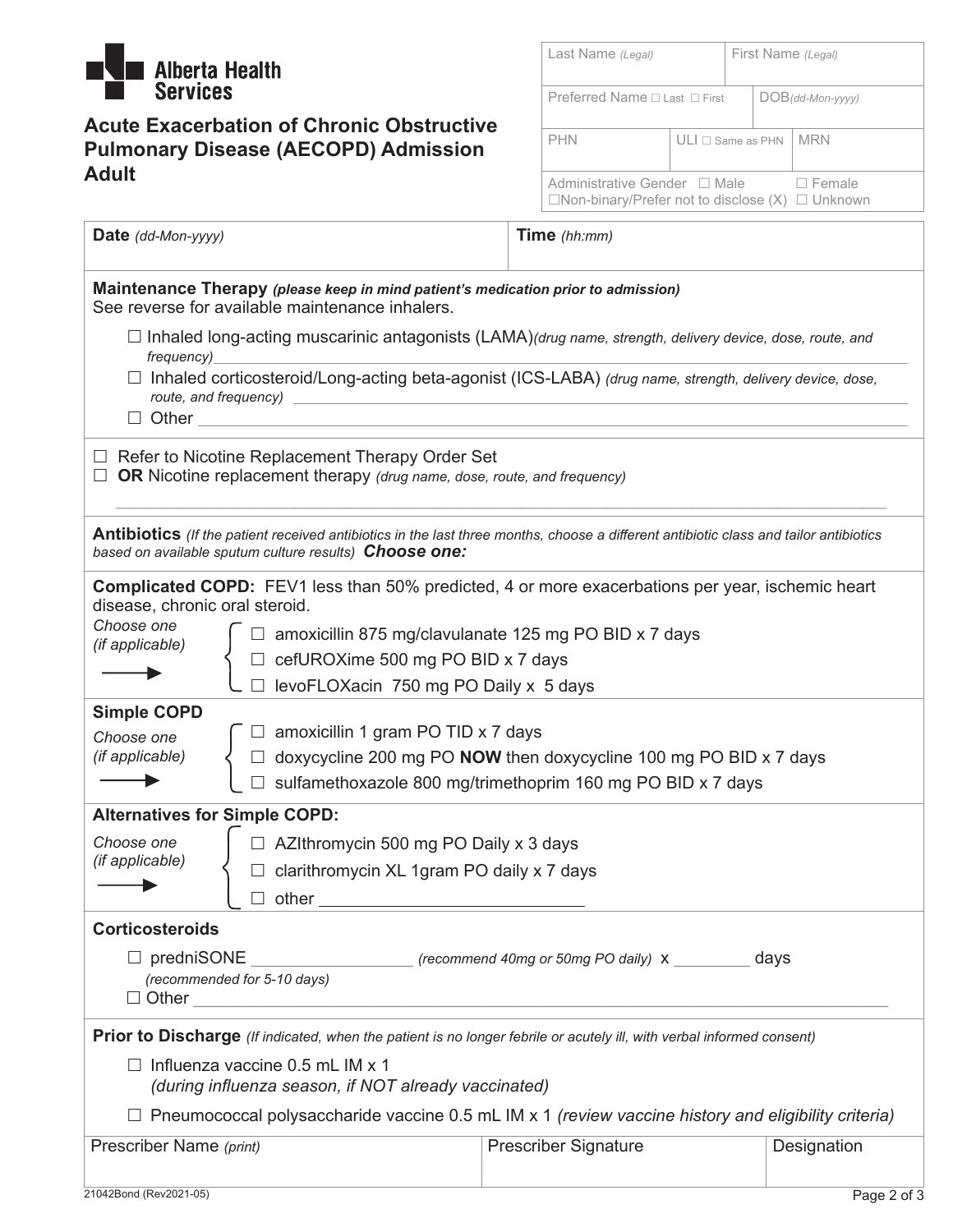

### **Maintenance Inhaler Therapy**

| <b>Drug</b>                                                              | <b>Brand</b>                                                             | <b>Available Strengths</b>                 | <b>Delivery</b><br><b>Device</b> | <b>Ordering</b><br><b>Dose</b> |  |  |  |
|--------------------------------------------------------------------------|--------------------------------------------------------------------------|--------------------------------------------|----------------------------------|--------------------------------|--|--|--|
| <b>Long-Acting Muscarinic Antagonists (LAMA)</b>                         |                                                                          |                                            |                                  |                                |  |  |  |
| tiotropium                                                               | Spiriva HandiHaler                                                       | 18 mcg/dose                                | <b>DPI</b>                       | 1 puff daily                   |  |  |  |
| tiotropium                                                               | Spiriva Respimat                                                         | 2.5 mcg/dose                               | SMI                              | 2 puffs daily                  |  |  |  |
| aclidinium                                                               | <b>Tudorza Genuair</b>                                                   | 400 mcg/dose                               | <b>DPI</b>                       | 1 puff BID                     |  |  |  |
| glycopyrronium                                                           | Seebri Breezhaler                                                        | 50 mcg/dose                                | <b>DPI</b>                       | 1 puff daily                   |  |  |  |
| umeclidinium                                                             | Incruse Ellipta                                                          | 62.5 mcg/dose                              | <b>DPI</b>                       | 1 puff daily                   |  |  |  |
| <b>Long-Acting Beta-Agonists (LABA)</b>                                  |                                                                          |                                            |                                  |                                |  |  |  |
| salmeterol                                                               | <b>Serevent Diskus</b>                                                   | 50 mcg/dose                                | <b>DPI</b>                       | 1 puff BID                     |  |  |  |
| formoterol                                                               | <b>Oxeze Turbuhaler</b>                                                  | 6 mcg/dose                                 | <b>DPI</b>                       | 1-2 puffs BID                  |  |  |  |
| indacaterol                                                              | <b>Onbrez Breezhaler</b>                                                 | 75 mcg/dose                                | <b>DPI</b>                       | 1 puff daily                   |  |  |  |
| <b>Combination LAMA-LABA</b> (Restricted use: see criteria 1, 2 below)   |                                                                          |                                            |                                  |                                |  |  |  |
| glycopyrronium-indacaterol                                               | <b>Ultibro Breezhaler</b>                                                | 50 mcg-110 mcg/dose                        | <b>DPI</b>                       | 1 puff daily                   |  |  |  |
| aclidinium-formoterol                                                    | <b>Duaklir Genuair</b>                                                   | 400 mcg-12 mcg /dose                       | <b>DPI</b>                       | 1 puff BID                     |  |  |  |
| tiotropium-olodaterol                                                    | Inspiolto Respimat                                                       | 2.5 mcg-2.5 mcg/dose                       | SMI                              | 2 puffs daily                  |  |  |  |
| umeclidinium-vilanterol                                                  | Anoro Ellipta                                                            | 62.5 mcg-25 mcg/dose                       | <b>DPI</b>                       | 1 puff daily                   |  |  |  |
| Combination Inhaled corticosteroid - Long-Acting beta-agonist (ICS-LABA) |                                                                          |                                            |                                  |                                |  |  |  |
| fluticasone propionate-<br>salmeterol                                    | <b>Advair Diskus</b><br>Restricted use:<br>see criteria 1.2 below        | 500 mcg-50 mcg/dose<br>250 mcg-50 mcg/dose | <b>DPI</b><br><b>DPI</b>         | 1 puff BID<br>1 puff BID       |  |  |  |
| mometasone-formoterol                                                    | Zenhale                                                                  | 200 mcg-5 mcg/dose<br>100 mcg-5 mcg/dose   | <b>MDI</b><br><b>MDI</b>         | 1-2 puffs BID<br>1-2 puffs BID |  |  |  |
| budesonide-formoterol                                                    | <b>Symbicort Turbuhaler</b><br>Restricted use:<br>see criteria 1,2 below | 200 mcg-6 mcg/dose                         | <b>DPI</b>                       | 2 puffs BID                    |  |  |  |
| fluticasone furoate-vilanterol                                           | <b>Breo Ellipta</b><br>Restricted use:<br>see criteria 1,2 below         | 100 mcg-25 mcg/dose                        | <b>DPI</b>                       | 1 puff daily                   |  |  |  |
|                                                                          | <b>Combination ICS-LAMA-LABA</b>                                         |                                            |                                  |                                |  |  |  |
| Fluticasone furoate-<br>umeclidinium-vilanterol                          | <b>Trelegy Ellipta</b><br>Restricted use:<br>see criteria 3 below        | 100 mcg-62.5 mcg-<br>25 mcg/dose           | <b>DPI</b>                       | 1 puff daily                   |  |  |  |

*Source: AHS Provincial Drug Formulary*

**Restriction Criteria**: Only use identified medication for,

- 1. Maintenance treatment of moderate to severe COPD (i.e.,FEV1 less than 80% predicted) **AND** inadequate response to a long-acting bronchodilator, **OR**
- 2. Maintenance treatment of severe COPD (i.e., FEV1 less than 50% predicted).
- 3. Long-term maintenance treatment of COPD, including bronchitis and/or emphysema in patients who are not controlled on optimal dual inhaled therapy (i.e. LAMA-LABA or ICS-LABA)

**Legend** 

- DPI Dry powder inhaler
- MDI Metered dose inhaler
- SMI Soft mist inhaler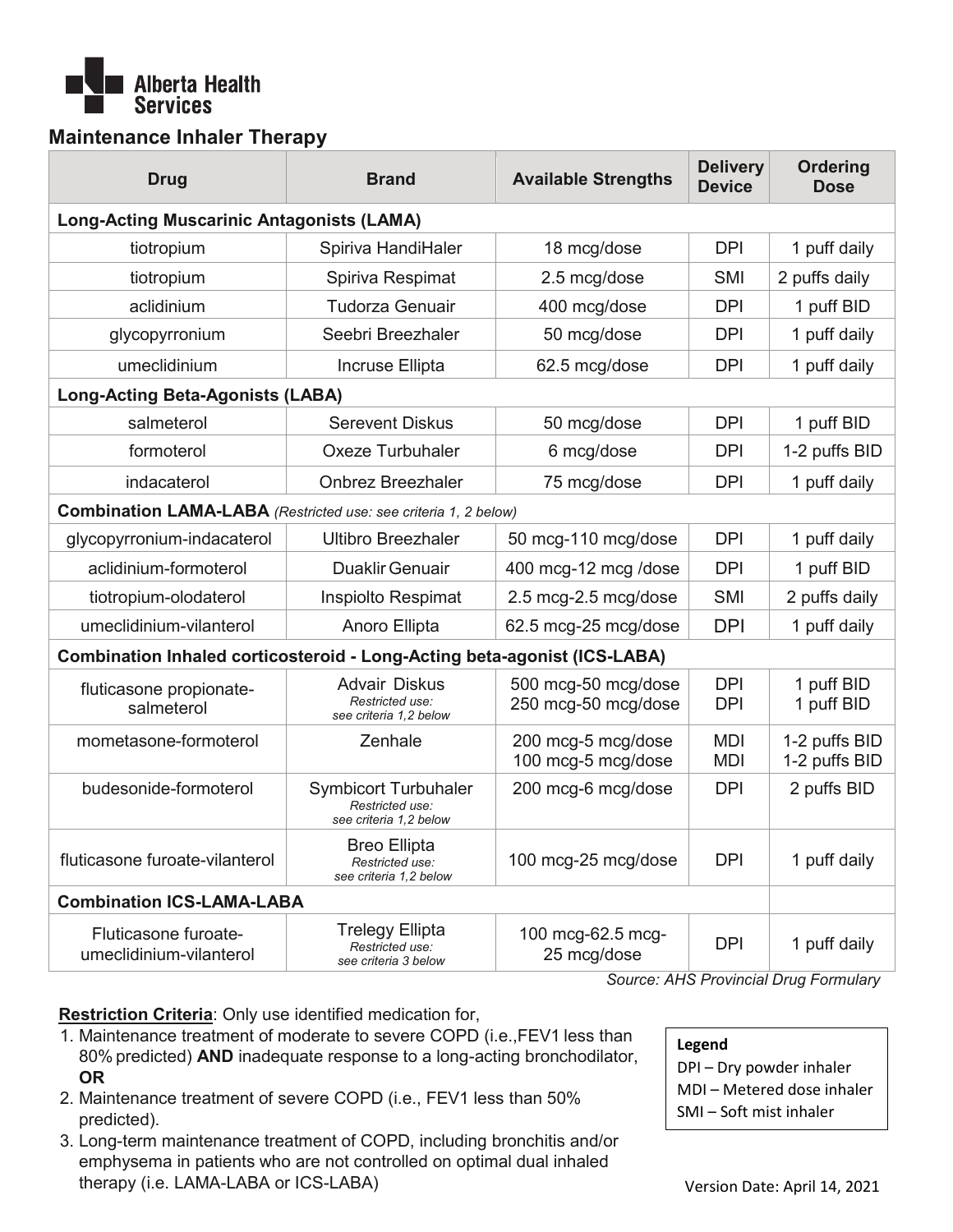

**Acute Exacerbation of Chronic Obstructive Pulmonary Disease (AECOPD) Admission Adult**

| Last Name (Legal)                                                                           |                           | First Name (Legal) |  |                     |
|---------------------------------------------------------------------------------------------|---------------------------|--------------------|--|---------------------|
| Preferred Name $\Box$ Last $\Box$ First                                                     |                           |                    |  | $DOB$ (dd-Mon-yyyy) |
| <b>PHN</b>                                                                                  | $ULI \square$ Same as PHN |                    |  | <b>MRN</b>          |
| Administrative Gender □ Male<br>$\Box$ Non-binary/Prefer not to disclose (X) $\Box$ Unknown |                           |                    |  | $\Box$ Female       |

#### **Additional Admission Orders**

| Prescriber Name (print) | <b>Prescriber Signature</b> | Designation |
|-------------------------|-----------------------------|-------------|
|                         |                             |             |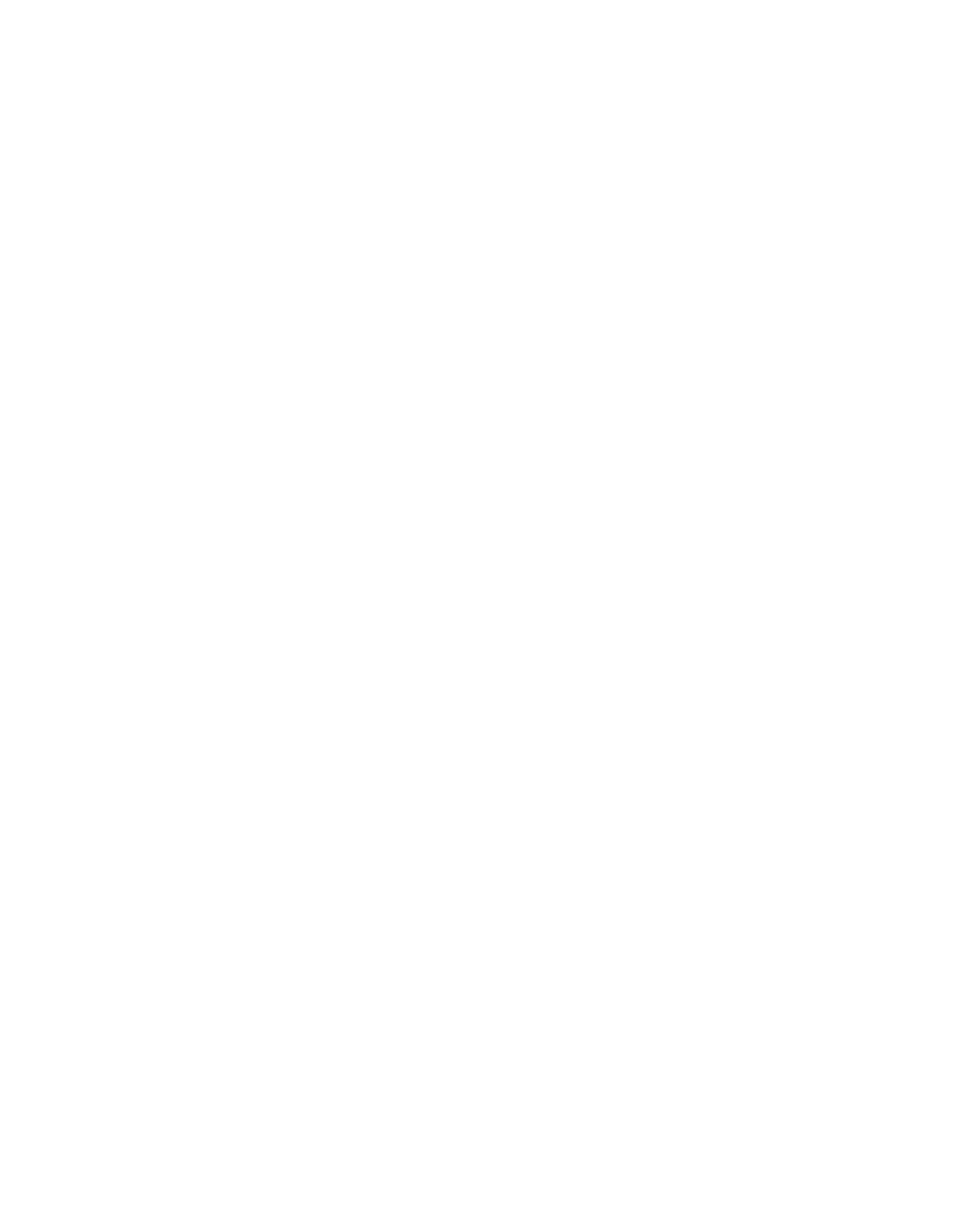

### **Acute Exacerbation of Chronic Obstructive Pulmonary Disease (AECOPD) Admission Adult Transition to Community Care Admission to Discharge Checklist**

| Last Name (Legal)                                                                             |                           | First Name (Legal) |                     |               |  |
|-----------------------------------------------------------------------------------------------|---------------------------|--------------------|---------------------|---------------|--|
| Preferred Name $\Box$ Last $\Box$ First                                                       |                           |                    | $DOB$ (dd-Mon-yyyy) |               |  |
| <b>PHN</b>                                                                                    | $ULI \square$ Same as PHN |                    |                     | <b>MRN</b>    |  |
| Administrative Gender □ Male<br>$\Box$ Non-binary/Prefer not to disclose $(X)$ $\Box$ Unknown |                           |                    |                     | $\Box$ Female |  |

|                    | Date (dd-Mon-yyyy)                                                                                                                                             | Time $(hh:mm)$ | <b>Completed</b> | <b>Not</b><br>indicated* | <b>Initials</b> |  |  |  |  |
|--------------------|----------------------------------------------------------------------------------------------------------------------------------------------------------------|----------------|------------------|--------------------------|-----------------|--|--|--|--|
|                    | Consultations (For all consultations, utilize the most appropriate/available health care provider(s) at your site to deliver services)                         |                |                  |                          |                 |  |  |  |  |
|                    | <b>Screen for Malnutrition</b>                                                                                                                                 |                |                  |                          |                 |  |  |  |  |
|                    | <b>Screen for Frailty</b>                                                                                                                                      |                |                  |                          |                 |  |  |  |  |
|                    | Screen for Cognitive status                                                                                                                                    |                |                  |                          |                 |  |  |  |  |
|                    | Refer to Transition/Discharge Services if anticipated need at discharge                                                                                        |                |                  |                          |                 |  |  |  |  |
|                    | Inform Respiratory Therapy of patient admission & referral for assessment of<br>Home Oxygen requirements                                                       |                |                  |                          |                 |  |  |  |  |
|                    | <b>Activate COPD Education Team</b>                                                                                                                            |                |                  |                          |                 |  |  |  |  |
| Start at Admission | Consider involving the following healthcare providers as necessary:<br>■ Social Worker<br>■ Speech Language Pathologist for swallow assessment                 |                |                  |                          |                 |  |  |  |  |
|                    | COPD Education and Self-Care Instructions - use teach-back technique to reinforce learning                                                                     |                |                  |                          |                 |  |  |  |  |
|                    | Ambulate - Early Mobilization (done within 48 hours)                                                                                                           |                |                  |                          |                 |  |  |  |  |
|                    | Provide and review COPD education resources with patient/caregiver<br>$\Box$ Inhaler Techniques<br>□ COPD Medicines<br>□ COPD: Learning to Breathe Easier      |                |                  |                          |                 |  |  |  |  |
|                    | □ COPD: Avoiding your Triggers                                                                                                                                 |                |                  |                          |                 |  |  |  |  |
|                    | Patient demonstrates proper inhaler technique                                                                                                                  |                |                  |                          |                 |  |  |  |  |
|                    | <b>Discharge Plan</b>                                                                                                                                          |                |                  |                          |                 |  |  |  |  |
|                    | Complete Discharge Management Plan                                                                                                                             |                |                  |                          |                 |  |  |  |  |
|                    | <b>Follow-up as Required</b>                                                                                                                                   |                |                  |                          |                 |  |  |  |  |
|                    | Assess tobacco use of patient<br>Provide tobacco cessation counselling and resources where appropriate<br>Refer to tobacco cessation program where appropriate |                |                  |                          |                 |  |  |  |  |
|                    | Notify Primary Care Provider of discharge<br>(include designated supportive living and home care, where appropriate)                                           |                |                  |                          |                 |  |  |  |  |
|                    | Provide Primary Care Provider with Discharge Summary and<br>AECOPD Discharge Management Plan (Form 21045)                                                      |                |                  |                          |                 |  |  |  |  |

\*Check 'Not Indicated' only if item would NOT benefit the patient. Identify reason by placing a  $(\checkmark)$  in the appropriate box

 $\square$  Recently completed

□ End-of-life

□ Deceased

 $\square$  Service/assessment is unavailable

 $\square$  Other, Specify reason(s):